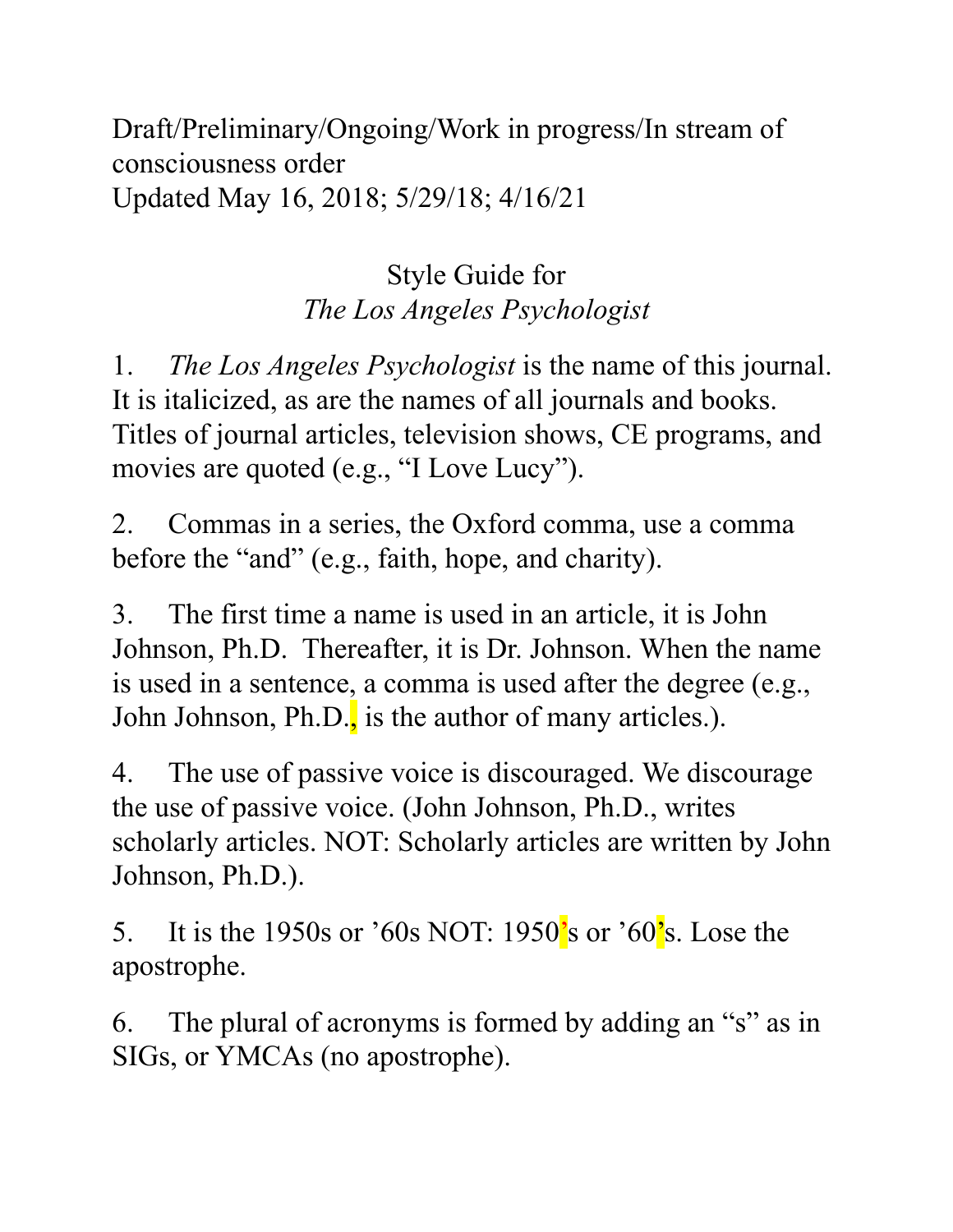7. Watch for correct use of et al. (et alii). The period goes after the "al."

8. The numerals ten and below are written out. Numerals are used for 11 and above. All numbers beginning a sentence are written out.

9. To indicate the possessive in names ending in "s" or other sibilant, 's is used, e.g., Burns's poems, Marx's theories, Dickens's novels, the Joneses's house.

10. *The Los Angeles Psychologist* refers to that educational institution in Alhambra as the California School of Professional Psychology at Alliant International University.

11. Be alert to the difference between i.e. (*id est*, that is) and e.g. (*exempli gratia*, for example, such as). They cannot be used interchangeably. Each is followed by a comma (i.e., e.g.,) and the abbreviations are not italicized as are many/most words in languages other than English.

12. Interface is a noun, not a verb.

13. Avoid using clichés.

14. We cannot expect people to eliminate all the jargon, but jargon should be used sparingly.

15. We value clear, declarative sentences.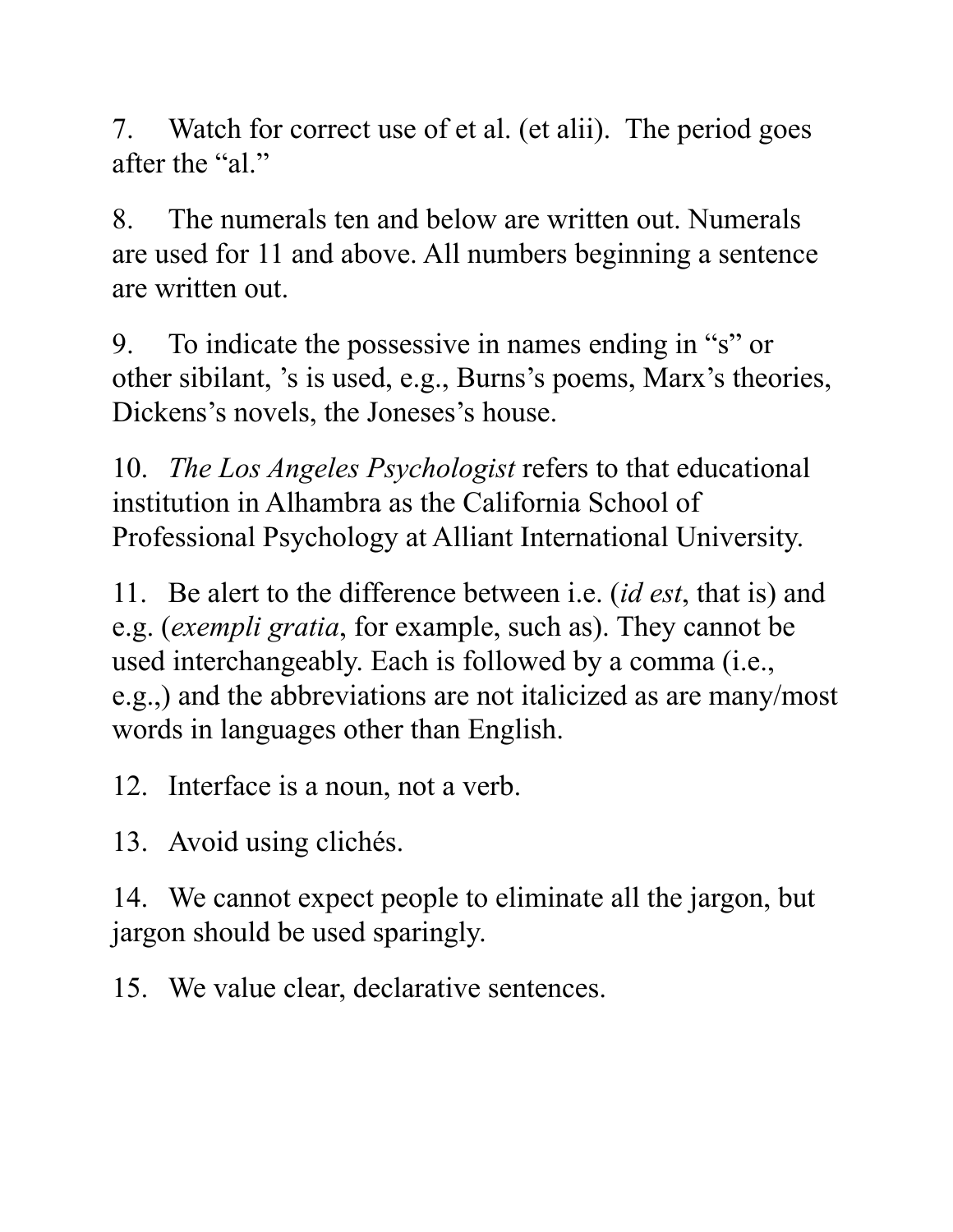16. Watch out for "with regard to," and drop that "s." It is not "with regards to." Ditto on "toward," "not towards." We look toward the horizon, not towards the horizon.

17. Avoid using "impact" or "transition" as verbs. While not strictly wrong these days (according to some too liberal dictionaries), it is righter to make an impact or make a transition, using those words as nouns (which every educated person knows is the case. The Barbarians are here.).

18. Whenever possible, use the term "psychologist" rather than "therapist," "clinician," "psychotherapist," etc.

19. Rely on the latest research. Twenty-year-old references do not foster credibility.

20. The use of puns is discouraged.

21. APA Style Guide, 6th Edition, page 97, section 4.13, line 5: "the term is *follow-up* when functioning as a noun or adjective but *follow up* when functioning as a verb." Albert's addition: "follow-up" and "followup" are both acceptable when used as nouns.

22. By executive decision, we will use healthcare (one word) rather than health care (two words) or health-care (hyphenated). There is no right or wrong; we will just strive for consistency.

23. The Editorial Board frowns on contractions. Please use "it is" rather than "it's," etc.